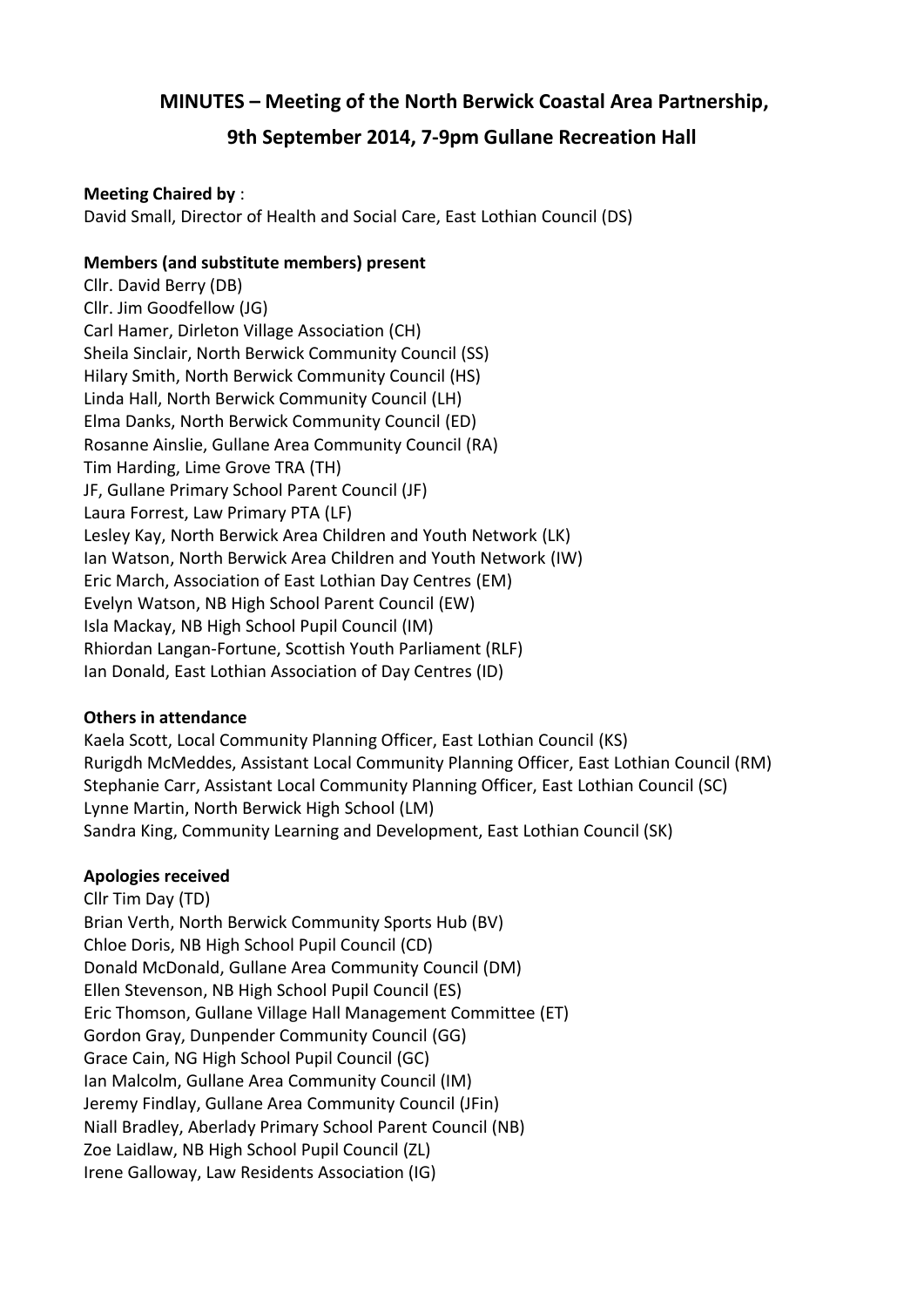| <b>Agenda Item</b> | <b>Key discussion points</b>                                                                          | <b>Action</b>                                                               |
|--------------------|-------------------------------------------------------------------------------------------------------|-----------------------------------------------------------------------------|
| 1. Welcome         | DS welcomed everyone to the meeting. All present introduced                                           |                                                                             |
|                    | themselves and apologies were noted.                                                                  |                                                                             |
| 2. Approval        | Minutes were approved without amendment.                                                              | <b>ACTION -</b>                                                             |
| of the             |                                                                                                       | Staff to                                                                    |
| minutes            | Cllr DB requested further information on the points regarding access<br>deprivation in the ward area. | provide<br>further<br>clarification<br>as an<br>appendix to<br>the minutes. |
| 3. Matters         | <b>Engagement with Young People</b>                                                                   |                                                                             |
| <b>Arising</b>     | IM was present at the meeting representing the NB High School Pupil                                   |                                                                             |
|                    | Council, and was supported by a member of staff (LM).                                                 |                                                                             |
|                    | IM and LM explained that there were plans to carry out engagement                                     |                                                                             |
|                    | with young people on issues considered by the APs, but that the                                       |                                                                             |
|                    | pupil councils were not ready for full consultation yet this school                                   |                                                                             |
|                    | year.<br>Nonetheless some consultation has been done by show of hand                                  |                                                                             |
|                    | surveys with classes regarding opinions on the accuracy of several                                    |                                                                             |
|                    | statements about the NB area. (a selection made by the young                                          |                                                                             |
|                    | people from the statements used in the last Area Partnership                                          |                                                                             |
|                    | meeting)                                                                                              |                                                                             |
|                    |                                                                                                       |                                                                             |
|                    | LM reported that for the most part pupils were very positive about                                    |                                                                             |
|                    | their area. However she reported that:                                                                |                                                                             |
|                    | S4 were unsure regarding the availability of Opportunities for<br>Young People, while;                |                                                                             |
|                    | S3 - S5 were unsure about the Thriving Nature of Town and                                             |                                                                             |
|                    | Village Centres in the area.                                                                          |                                                                             |
|                    | A summary of the initial results are attached as an appendix to the                                   |                                                                             |
|                    | minute.                                                                                               |                                                                             |
|                    | - KS stated that the partnerships were still very new, and                                            |                                                                             |
|                    | highlighted that the school is far from behind on its engagement                                      |                                                                             |
|                    | activities.                                                                                           |                                                                             |
|                    | - DB stated the necessity of defining terms effectively. He gave the                                  |                                                                             |
|                    | example of 'Thriving' as in 'Thriving Town Centres', stating that it                                  |                                                                             |
|                    | may be appropriate for the group to define what this means in our                                     |                                                                             |
|                    | context.                                                                                              |                                                                             |
|                    |                                                                                                       |                                                                             |
|                    | <b>Broadband</b>                                                                                      |                                                                             |
|                    | KS provided a brief explanation of the East Lothian Next Generation                                   |                                                                             |
|                    | Internet Connectivity Strategy.<br>She stated that some areas within the NB ward may benefit from the |                                                                             |
|                    | roll out which aims at providing 95% of properties in Scotland with                                   |                                                                             |
|                    | Next Generation Connectivity (NGC). However, some rural areas                                         |                                                                             |
|                    | across this, and other wards are unlikely to see benefit - even to the                                |                                                                             |
|                    |                                                                                                       |                                                                             |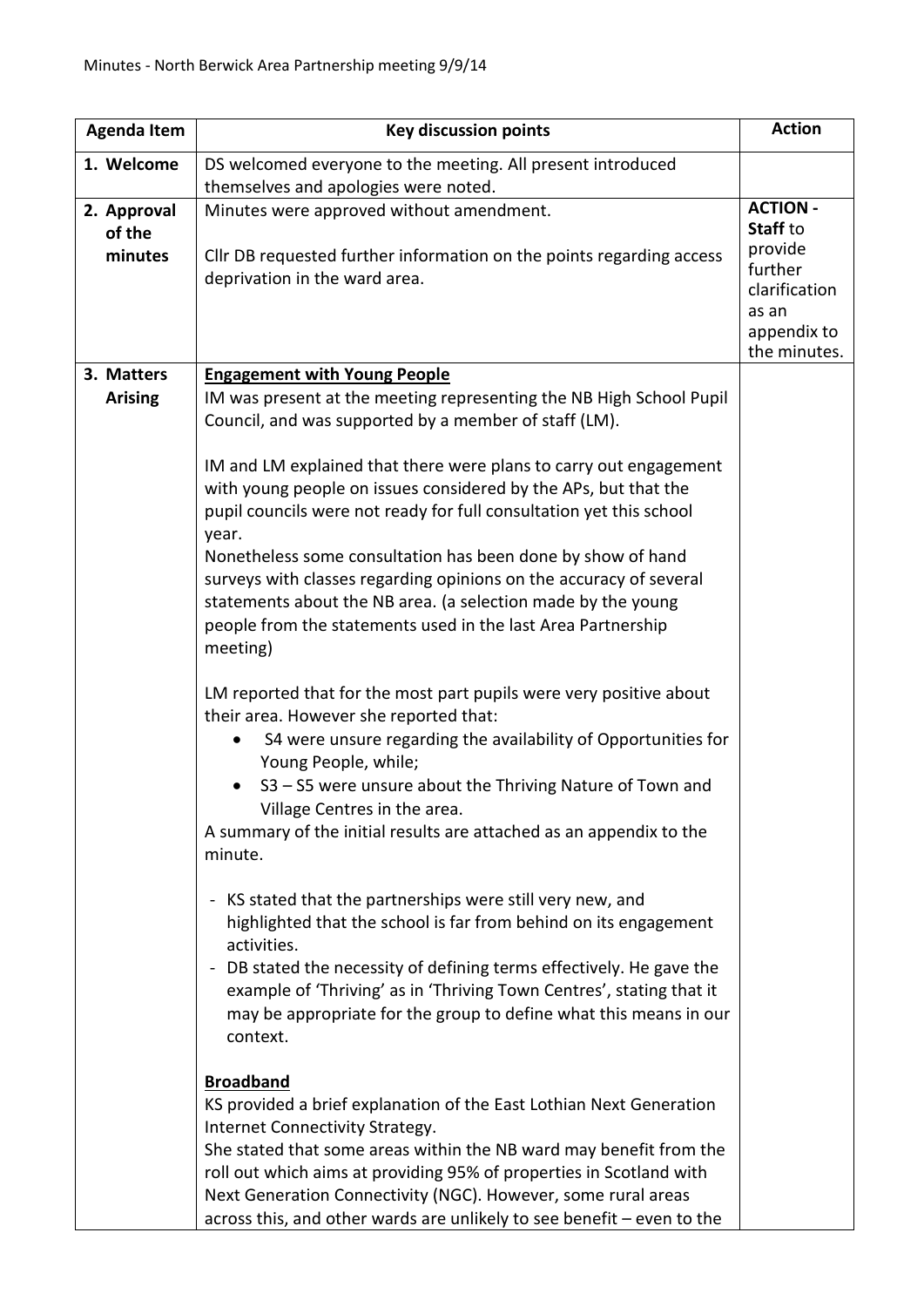|    |                 | standard of 'useable' broadband.                                         |  |
|----|-----------------|--------------------------------------------------------------------------|--|
|    |                 | ELC have developed a strategy to assess how support can be               |  |
|    |                 | provided for those areas not included.                                   |  |
|    |                 | It is of note that some communities within 'white spots' are already     |  |
|    |                 | moving forward with strategies, and ELC will aim to facilitate affected  |  |
|    |                 | communities linking up to work together on this issue.                   |  |
|    |                 |                                                                          |  |
|    |                 | For those interested the full strategy is available here:                |  |
|    |                 | http://www.eastlothian.gov.uk/site/scripts/google results.php?q=far      |  |
|    |                 |                                                                          |  |
|    |                 | rpoint (please follow the link "Farrpoint Document Template")            |  |
|    |                 |                                                                          |  |
|    |                 | - Answering a question regarding the availability of a 'simplified       |  |
|    |                 | map' detailing areas affected, KS stated there was not a useful          |  |
|    |                 | map available at present but explained that BT do have a postcode        |  |
|    |                 | finder which is able to give an indication - on http://www.superfast-    |  |
|    |                 | openreach.co.uk/where-and-when From this it is possible to explore       |  |
|    |                 | how different areas will be affected. For example, it seems from         |  |
|    |                 | this that the corridor between Gullane and Drem is unlikely to see       |  |
|    |                 | any benefit.                                                             |  |
|    |                 | - DB accused BT at this point of 'obfuscation' stating that there are    |  |
|    |                 | some communities in this area that already feel they have been           |  |
|    |                 | previously misled by BT as regards broadband availability. He            |  |
|    |                 | continued that the rollout of NGC is vital as EL has a sophisticated     |  |
|    |                 |                                                                          |  |
|    |                 | rural community, who require good internet connectivity.                 |  |
|    |                 | - KS stressed that while a general overview can be seen from the         |  |
|    |                 | strategy, for many areas they are still surveying, stressing that        |  |
|    |                 | more information will be made publicly available as soon as              |  |
|    |                 | possible.                                                                |  |
|    |                 | - KS further explained that at this stage it is clear that some areas    |  |
|    |                 | are definitely not going to benefit, and it is important to start        |  |
|    |                 | working with those areas straight away. There are other areas            |  |
|    |                 | however, where the situation is still uncertain.                         |  |
|    |                 | - JG provided a brief explanation of the rollout, explaining that the    |  |
|    |                 | target of 95% was from BT and was in addition to the commercial          |  |
|    |                 | rollout which included all towns in East Lothian                         |  |
|    |                 | - JG stated that NB was an interesting case, as it is neither rural, nor |  |
|    |                 |                                                                          |  |
|    |                 | part of BT's rollout, and is at this stage "Under Investigation".        |  |
|    |                 | However he stated that his research suggests the rollout will come       |  |
|    |                 | to the town of NB in 2017.                                               |  |
|    |                 |                                                                          |  |
|    |                 | <b>Other Matters</b>                                                     |  |
|    |                 | KS stated that there was still no engagement from Aberlady Village       |  |
|    |                 | Hall with the invitation for membership despite a number of              |  |
|    |                 | attempts to contact them. It is unclear whether this is due to           |  |
|    |                 | communication issues, or a decision from AVH not to take part.           |  |
| 4. | <b>Building</b> | a) Confirming the Themes                                                 |  |
|    | <b>Understa</b> | KS indicated that key themes had been sent out with the minutes of       |  |
|    | nding of        | the previous meeting, and that these themes attempted to                 |  |
|    | the Key         | summarise the key issues that had emerged from discussions at            |  |
|    | <b>Themes</b>   | previous meetings.                                                       |  |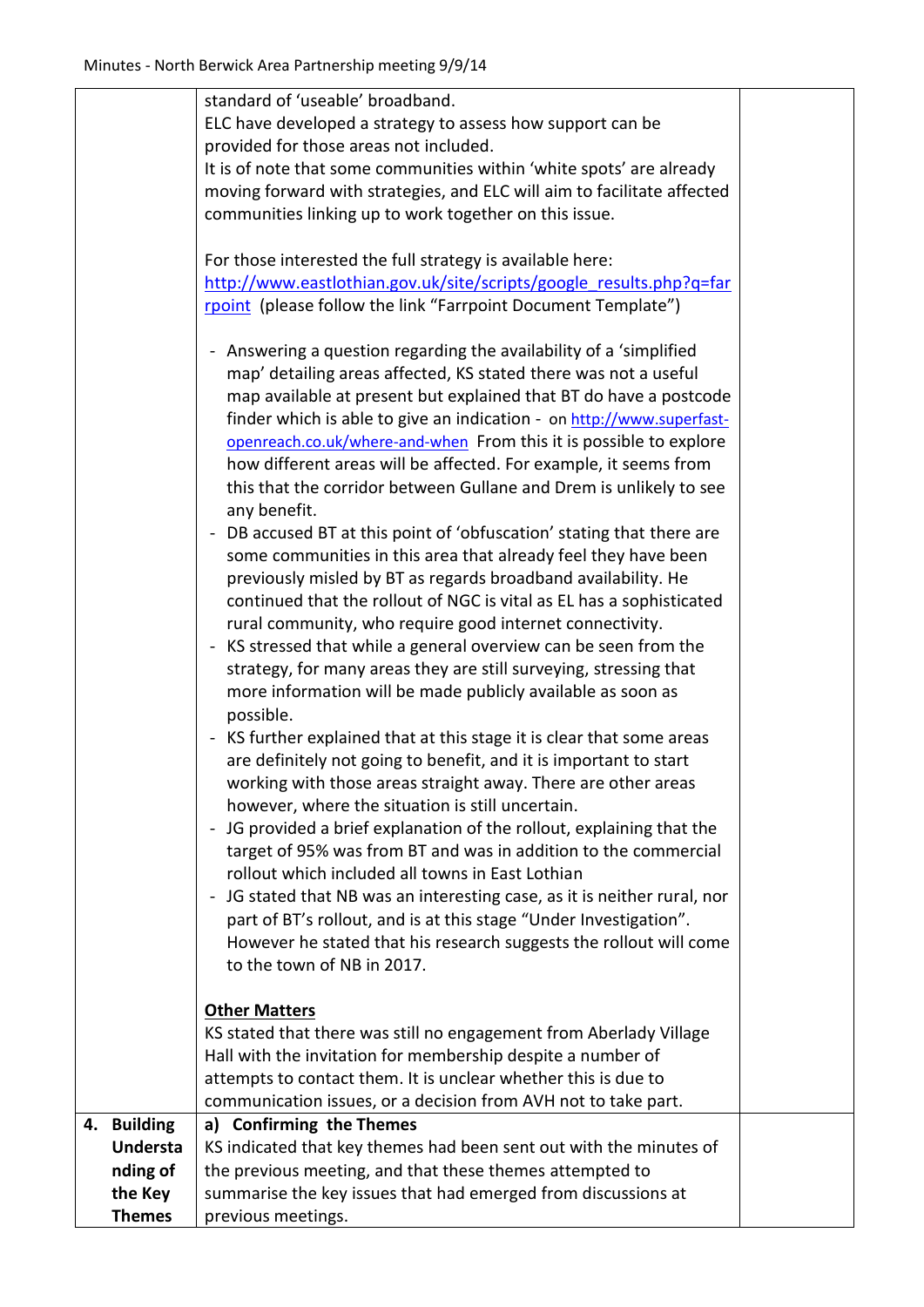| The themes that had emerged included:                                                                                                                                                                                                                                                                                                                             |                     |
|-------------------------------------------------------------------------------------------------------------------------------------------------------------------------------------------------------------------------------------------------------------------------------------------------------------------------------------------------------------------|---------------------|
| Poverty and Inequality                                                                                                                                                                                                                                                                                                                                            |                     |
| Access to Affordable Housing                                                                                                                                                                                                                                                                                                                                      |                     |
| <b>Access Deprivation</b>                                                                                                                                                                                                                                                                                                                                         |                     |
| <b>Localising Services</b>                                                                                                                                                                                                                                                                                                                                        |                     |
| Sustainable Economy                                                                                                                                                                                                                                                                                                                                               |                     |
| <b>Increasing Older Population</b>                                                                                                                                                                                                                                                                                                                                |                     |
| Greenspace and the Environment                                                                                                                                                                                                                                                                                                                                    |                     |
| <b>Community Safety</b>                                                                                                                                                                                                                                                                                                                                           |                     |
| KS asked if these themes accurately represent the main issues from<br>discussion at the previous meeting. In particular inquiring as to any<br>other themes that attendees believe had been a priority during<br>discussion but were not included.                                                                                                                |                     |
| - DB stated that themes seemed to capture the previous discussion.<br>However he cautioned that some terms, eg 'Affordable Housing'<br>should be understood relatively.                                                                                                                                                                                           |                     |
| - DB continued stating that when it comes to 'Access Deprivation' it<br>is important to be "on the same page" as Transport, and that this<br>can present difficulties. He indicated that the same was true of<br>Planning, stating that at times planning decisions were made<br>which "ticked all the right boxes" but nonetheless resulted in poor<br>outcomes. |                     |
| - DB highlighted a correction to the descriptions re Greenspace and<br>the Environment stated that 'Coos Green' had never been under<br>threat, instead it was the area by Tantallan Terrace.                                                                                                                                                                     |                     |
| Two additional themes were suggested by the group.                                                                                                                                                                                                                                                                                                                |                     |
| 1. The first was Mental Health. It was indicated that this was                                                                                                                                                                                                                                                                                                    |                     |
| noted under 'Localising Services' and that references to this                                                                                                                                                                                                                                                                                                     | <b>ACTION -</b>     |
| could be enhanced in a re-write                                                                                                                                                                                                                                                                                                                                   | Staff to re-        |
| 2. The second was Opportunities for Young People. It was stated                                                                                                                                                                                                                                                                                                   | write the           |
| that North Berwick is an area that tends to focus on Older                                                                                                                                                                                                                                                                                                        | themes<br>based on  |
| People, but that there also are above average numbers of                                                                                                                                                                                                                                                                                                          | feedback            |
| young people living in the North Berwick Ward, and there                                                                                                                                                                                                                                                                                                          | and                 |
| were concerns that these young people could be 'lost'.                                                                                                                                                                                                                                                                                                            | distribute          |
| KS suggested adding 'Opportunities for Young People as a ninth<br>theme, and this was supported by those in attendance.                                                                                                                                                                                                                                           | with the<br>minutes |
|                                                                                                                                                                                                                                                                                                                                                                   |                     |
| Decision: 'Opportunities for Young People' was added as a ninth<br>priority of the North Berwick and Coastal Ward.                                                                                                                                                                                                                                                |                     |
| Following this decision KS highlighted that these themes are broad,<br>and not set in stone. They are meant to inform discussion at coming<br>meetings and will evolve as the Partnership evolves.                                                                                                                                                                |                     |
| LK asked for explanation of how discussions by the AP actually led to<br>change in the area, indicating that understanding this may influence                                                                                                                                                                                                                     |                     |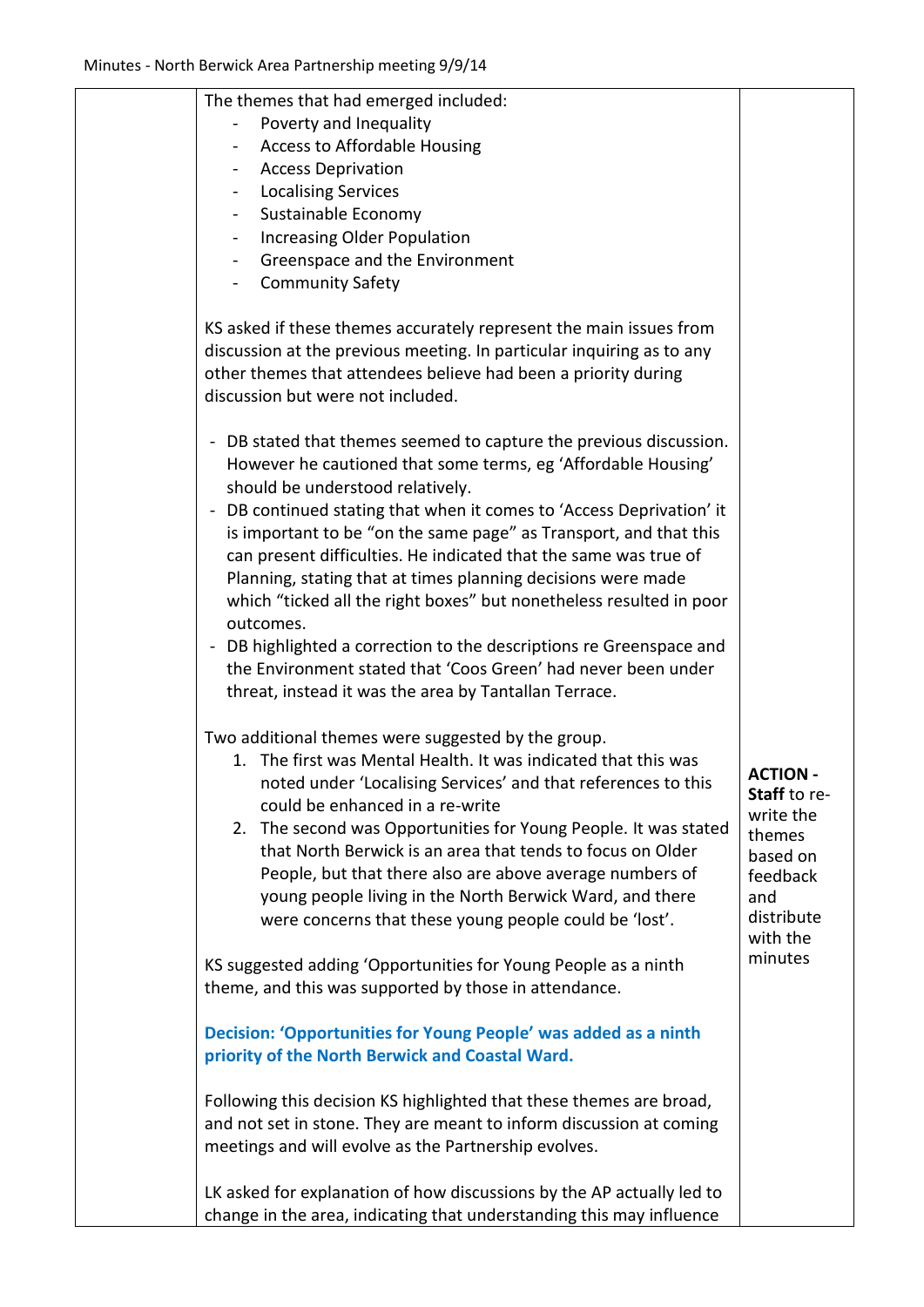|              | how discussions at the present meeting were conducted.<br>KS explained that the principal role of discussion was to feed into<br>the development of Area Plans.<br>• that the Area Plans will be ten year strategic plans-<br>identifying actions that will have a local impact on<br>achieving the outcomes set out in the East Lothian Plan -<br>and incorporate both long term approaches to improving<br>local outcomes and short term actions focused on<br>improving service delivery;<br>She stressed that all actions that are in the plan will have<br>intent to deliver on the part of service providers, stressing<br>that the Area Plan is "not a wish list" but will have been<br>negotiated with service providers prior to finalisation<br>are likely to include actions for service providers to<br>implement, actions for the community / community based<br>groups to lead on and also opportunities for co-designing<br>and/or co-producing different ways of delivering services.<br>Further there is approx. £600K budgeted across the 6 APs<br>in the next financial year that can be used to help fund<br>some of the actions identified in the Area Plans, while<br>others may be able to secure external funding based on<br>this approach.<br>DB stated the need for the community to see something happen, and<br>the need of the AP for a 'strategic goal'. He also asked why APs are<br>not statutory consultees, while Community Councils are, and stated<br>that the role of the AP should not just be limited to the Area Plan.<br>DS stated in response that as new bodies the consultee role of<br>$\overline{\phantom{0}}$<br>Area Partnerships was still evolving. Further although not<br>necessarily statutory consultees they would be playing key roles<br>in major upcoming consultations eg Plans for the integration of<br>Health and Social Care and the Local Development Plan.<br>The minutes of the first meeting of the NBC AP which set out the<br>role, remit and the outline of the Area Plan process can be found at:<br>http://www.eastlothian.gov.uk/meetings/meeting/5486/east lothia<br>n partnership-north berwick coastal area partnership<br>KS also noted that by the November meeting there will be a more<br>detailed framework for Area Plans that we can discuss. |  |
|--------------|-----------------------------------------------------------------------------------------------------------------------------------------------------------------------------------------------------------------------------------------------------------------------------------------------------------------------------------------------------------------------------------------------------------------------------------------------------------------------------------------------------------------------------------------------------------------------------------------------------------------------------------------------------------------------------------------------------------------------------------------------------------------------------------------------------------------------------------------------------------------------------------------------------------------------------------------------------------------------------------------------------------------------------------------------------------------------------------------------------------------------------------------------------------------------------------------------------------------------------------------------------------------------------------------------------------------------------------------------------------------------------------------------------------------------------------------------------------------------------------------------------------------------------------------------------------------------------------------------------------------------------------------------------------------------------------------------------------------------------------------------------------------------------------------------------------------------------------------------------------------------------------------------------------------------------------------------------------------------------------------------------------------------------------------------------------------------------------------------------------------------------------------------------------------------------------------------------------------------------------------------------------------------------------------------------------------------------------|--|
| Prioritising | KS introduced an informal voting exercise, which was intended to                                                                                                                                                                                                                                                                                                                                                                                                                                                                                                                                                                                                                                                                                                                                                                                                                                                                                                                                                                                                                                                                                                                                                                                                                                                                                                                                                                                                                                                                                                                                                                                                                                                                                                                                                                                                                                                                                                                                                                                                                                                                                                                                                                                                                                                                  |  |
| the themes   | gauge priorities for discussion at the present meeting and to help set<br>the agenda for future meetings<br>During this exercise attendees were given five 'Green' voting stickers,<br>and three 'Amber' voting stickers with which to express their<br>priorities. It was highlighted that those themes which attracted fewer<br>votes would not "drop off the bottom" and would still be discussed<br>and acted upon.                                                                                                                                                                                                                                                                                                                                                                                                                                                                                                                                                                                                                                                                                                                                                                                                                                                                                                                                                                                                                                                                                                                                                                                                                                                                                                                                                                                                                                                                                                                                                                                                                                                                                                                                                                                                                                                                                                           |  |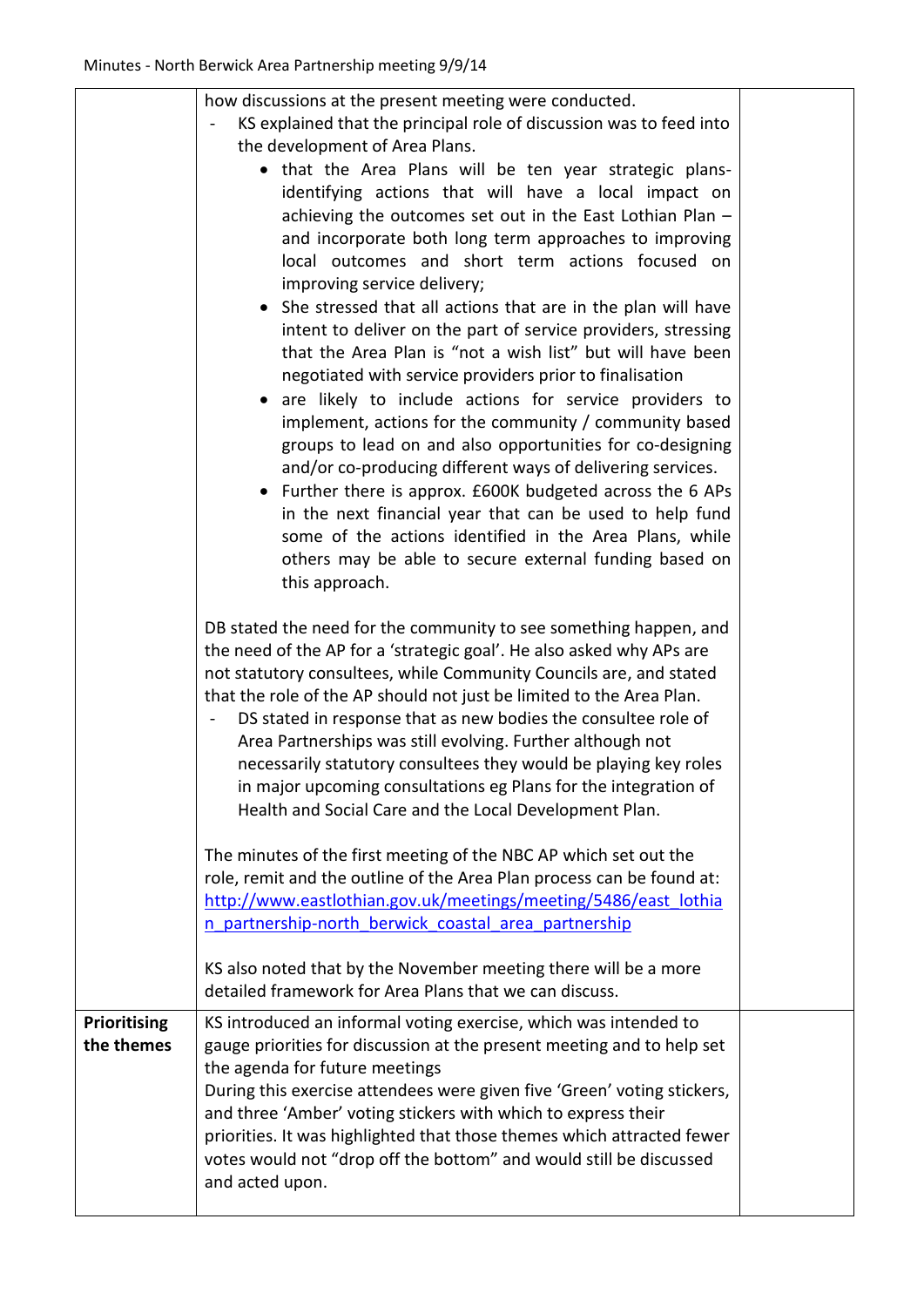| The votes tallied presented themes in the following order:<br>Opportunities for Young People (23.5)<br><b>Access Deprivation (16)</b><br>Sustainable Economy (7.5)<br>Localising Services (6)<br>$\blacksquare$<br>Increasing Older Population (5.5)<br>Green Space and the Environment (5)<br>$\blacksquare$<br>Affordable Housing (4)<br>Poverty and Inequality (-.5)<br>Community Safety (-5)<br>(scores = the sum of green votes, minus half the sum of orange votes)<br>KS explains that several of the prioritised themes are highly relevant<br>to the Main Issues Report [MIR] (the preliminary document outlining<br>main issues for development in East Lothian in the build up to the<br>Local Development Plan) which is going to be heavily discussed<br>during up-coming meetings due to the forthcoming MIR consultation<br>period.<br>- In response to questions DS provided an explanation of the<br>purpose and structure of the MIR, and the role APs will have to<br>play in feeding into MIR consultation throughout the coming<br>months.<br>DB expressed criticism of previous Local Development Plans, and<br>stated his hope to see APs genuinely influencing the MIR, and<br>hence, also the forthcoming Local Development Plan.<br>DB stated concerns that there was no membership representation<br>$\overline{\phantom{a}}$<br>for local businesses, or tenants. It was explained that though there<br>were no members representing business interests, there were a<br>number of members from Tenants and Resident's Associations,<br>who, for various reasons, had been unable to attend the present<br>meeting.<br>JG questioned the large number of orange votes placed by<br>'Affordable Housing'. The group voiced concerns that this was<br>outside of what could be realistically accomplished by the AP.<br>Due to the links between many of these themes and issues within the<br>MIR it was suggested that for the purposes of the rest of this meeting<br>discussion focussed upon other key themes.<br><b>Opportunities for Young People</b> | A full<br>explanation<br>of the MIR<br>can be<br>found on the<br>council's<br>website at<br>the link<br>below for<br>those<br>interested:<br>http://www.<br>eastlothian.<br>gov.uk/info/<br>204/statutor<br>y developm<br>ent plans/1<br>470/east lot<br>hian local d<br>evelopment<br>plan/3 |
|----------------------------------------------------------------------------------------------------------------------------------------------------------------------------------------------------------------------------------------------------------------------------------------------------------------------------------------------------------------------------------------------------------------------------------------------------------------------------------------------------------------------------------------------------------------------------------------------------------------------------------------------------------------------------------------------------------------------------------------------------------------------------------------------------------------------------------------------------------------------------------------------------------------------------------------------------------------------------------------------------------------------------------------------------------------------------------------------------------------------------------------------------------------------------------------------------------------------------------------------------------------------------------------------------------------------------------------------------------------------------------------------------------------------------------------------------------------------------------------------------------------------------------------------------------------------------------------------------------------------------------------------------------------------------------------------------------------------------------------------------------------------------------------------------------------------------------------------------------------------------------------------------------------------------------------------------------------------------------------------------------------------------------------------------------------------------------------|-----------------------------------------------------------------------------------------------------------------------------------------------------------------------------------------------------------------------------------------------------------------------------------------------|
| Access Deprivation - travel and transport<br><b>Increasing Older Population.</b><br>Attendees split into three discussion groups to explore these issues.<br>Please see attached documents for a record of issues covered in<br>these discussions.                                                                                                                                                                                                                                                                                                                                                                                                                                                                                                                                                                                                                                                                                                                                                                                                                                                                                                                                                                                                                                                                                                                                                                                                                                                                                                                                                                                                                                                                                                                                                                                                                                                                                                                                                                                                                                     | <b>ACTION:</b><br><b>Members:</b><br>to review<br>discussion<br>sheets to<br>ensure they<br>are an                                                                                                                                                                                            |
| When discussions concluded DS requested two 'top points' from<br>each of the discussion groups, to allow the whole group to get a<br>sense of each topic for future discussions.                                                                                                                                                                                                                                                                                                                                                                                                                                                                                                                                                                                                                                                                                                                                                                                                                                                                                                                                                                                                                                                                                                                                                                                                                                                                                                                                                                                                                                                                                                                                                                                                                                                                                                                                                                                                                                                                                                       | accurate<br>record                                                                                                                                                                                                                                                                            |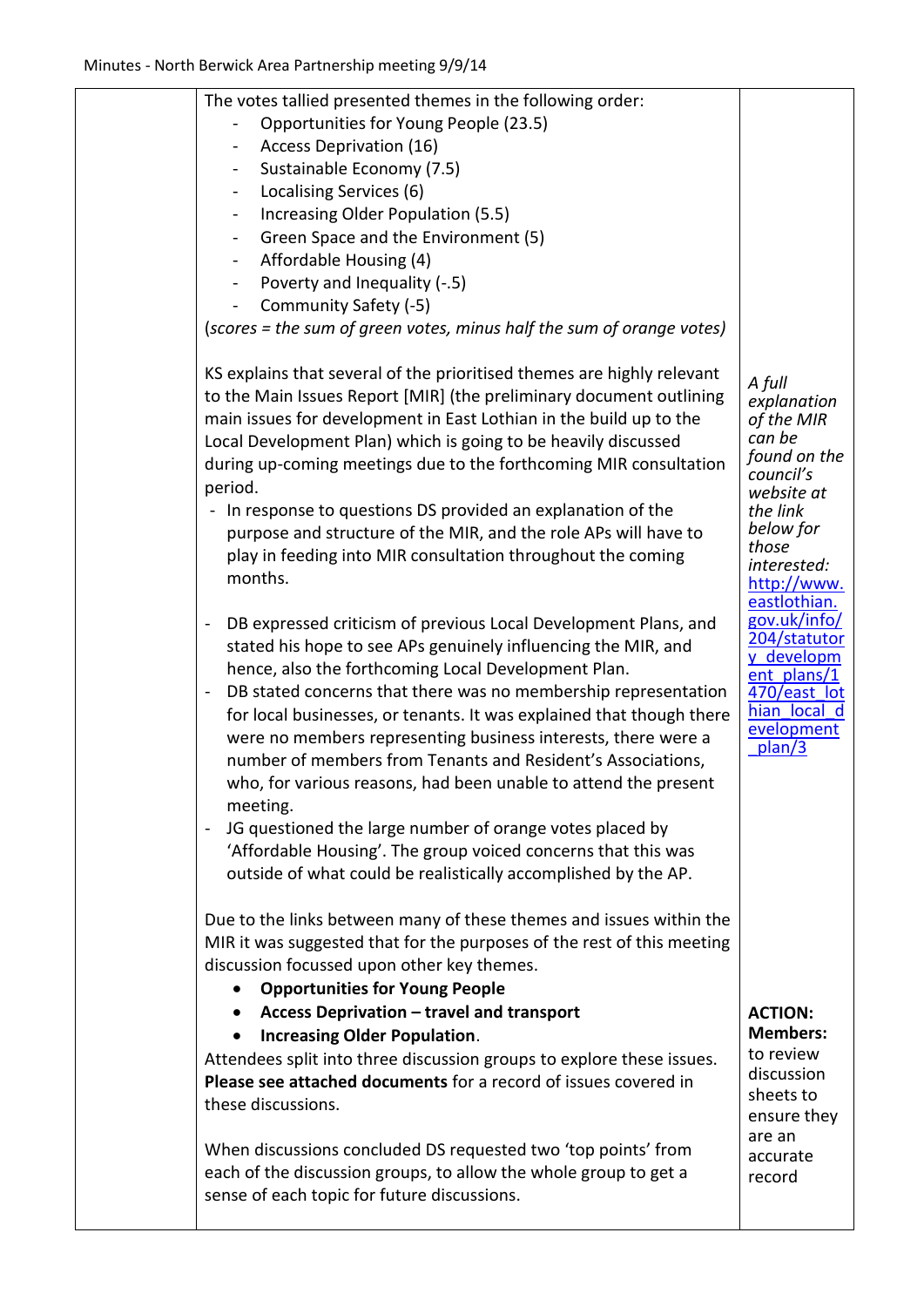| Opportunities for Young People:                                                     |                         |
|-------------------------------------------------------------------------------------|-------------------------|
| Lack of premises in the NB ward for activities for Children and                     |                         |
| Young People and the potential loss of SPACE                                        |                         |
| Lack of employment opportunities in the area                                        |                         |
|                                                                                     |                         |
| <b>Access Deprivation - Travel and Transport:</b>                                   |                         |
| Congestion due to growing population and reliance on cars:                          |                         |
| need for more cycle routes and core paths                                           |                         |
| No inter NB bus service, further adding to car reliance:                            |                         |
| perhaps this could be paid for by planning gain from house                          |                         |
| builders                                                                            |                         |
| lack of Transport Strategy from ELC also raised as a key issue<br>$\blacksquare$    |                         |
|                                                                                     |                         |
| <b>Increasing Older Population:</b>                                                 |                         |
| Difficulty accessing hospitals by public transport if sick, or if                   |                         |
| visiting a sick friend                                                              |                         |
| Disparity in funding/support for the two day centres in the                         |                         |
| ward                                                                                |                         |
| DS thanked everyone for their time, noting the high quality of the<br>5. Next steps |                         |
| discussion that had been had, before outlining plans for coming                     |                         |
| meetings.                                                                           |                         |
| He explained that due to the timeline for the MIR consultation the                  |                         |
| next meeting will focus on those themes which are relevant to the                   |                         |
| Local Development Plan, with a view to these discussions informing                  | <b>ACTION:</b>          |
| the APs involvement in the official consultation process.                           | <b>Members:</b>         |
| Furthermore DS indicated that there was also a planned Health and                   | to take the             |
| Social Care Consultation which would also be happening throughout                   | themes                  |
| the coming months, and suggested that the following meeting might                   | discussed               |
| focus on matters relevant to that.                                                  | back to their           |
| KS highlighted that the notes from this meeting would be distributed                | groups for              |
| within 2 week and asked members to take the themes discussed back                   | addition and<br>comment |
| to the groups they represented to add ideas and potential actions.                  |                         |
| KS highlighted the 'Resilient Communities Workshop' on Saturday<br>6. AOCB          | <b>ACTION:</b>          |
| 25 <sup>th</sup> October, distributing a copy of the invitation from Sandy Baptie.  | <b>Members:</b>         |
| She asked for Community Councils and TRA's intending to participate                 | confirm                 |
| to confirm their attendance to Sandy and encouraged other                           | attendance              |
|                                                                                     | to Resilient            |
| partnership members with an interest in attending to contact Sandy                  |                         |
| directly shaptie@eastlothian.gov.uk                                                 | Communities             |
|                                                                                     | workshop:               |
| Tuesday 28 <sup>th</sup> October, 7-9pm, Venue tbc<br><b>Date of Next</b>           | Please send             |
| <b>Meetings</b><br>Themes for Discussion: Economy, Green Space and Housing          | any                     |
| with a view to informing discussion during the MIR                                  | apologies               |
| consultation period later this year.                                                | to: nbc-<br>ap@eastloth |
| Tuesday 25 <sup>th</sup> November, 7-9pm, Venue tbc                                 | jan.gov.uk              |

**Contact:** Kaela Scott, Local Community Planning Officer Email: [nbc-ap@eastlothian.gov.uk](mailto:nbc-ap@eastlothian.gov.uk) Phone: 01620 827822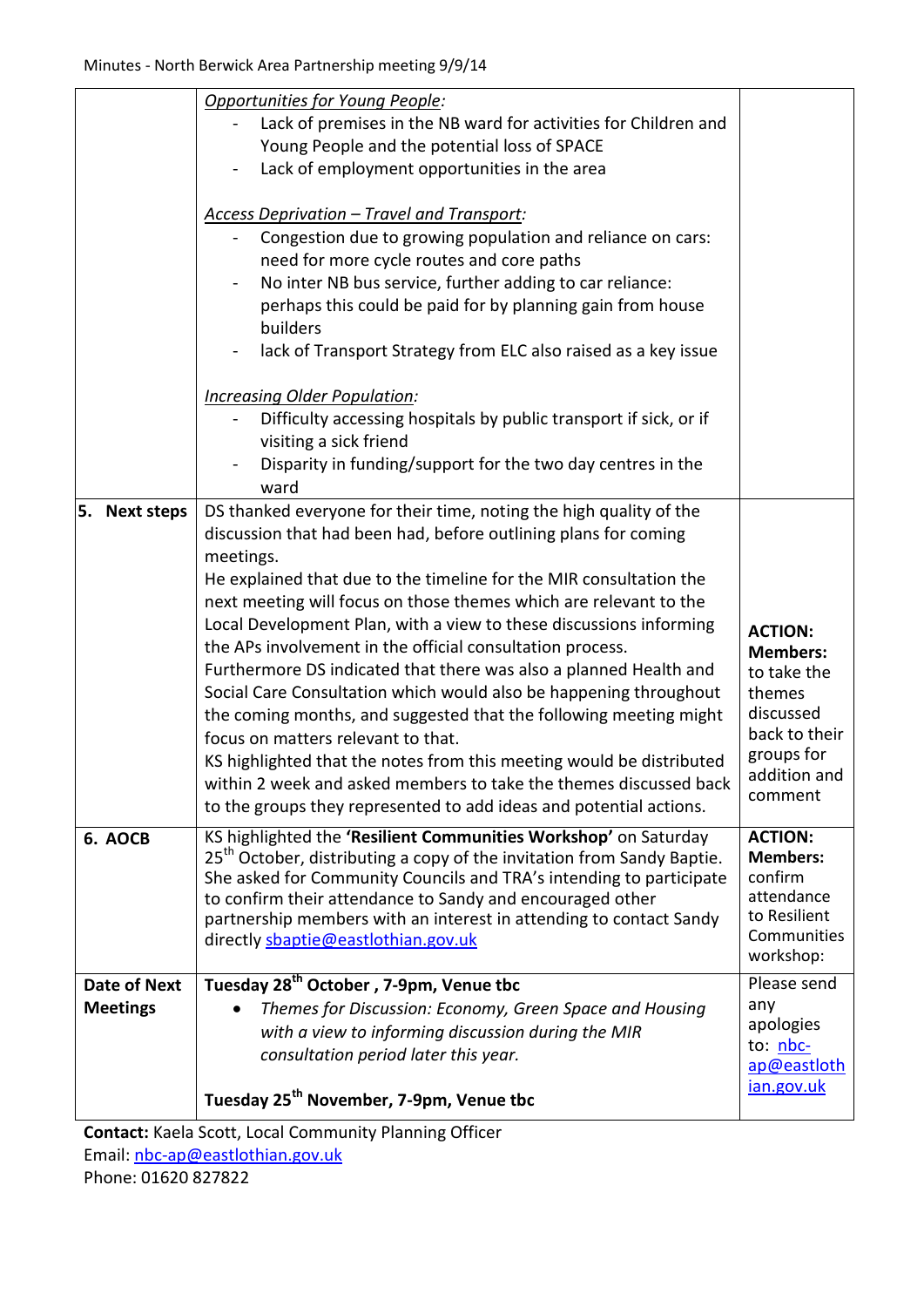## **Access Deprivation\* in the Ward**

(From [North Berwick Coastal Ward by Numbers\)](http://www.eastlothian.gov.uk/downloads/file/7349/north_berwick_coastal_ward_profile_september_2013)



- 4 datazones in the North Berwick Coastal ward- covering Whitekirk, Lochhouses, Ballencrieff, Kingston, East Fortune, Fenton Barns, Dirleton and parts of Aberlady- are among the 20% most access deprived datazones in Scotland.
	- o 26% of the population of the ward live within these datazones.
- 9 of the datazones in the ward are among the 50% most access deprived in East Lothian.
	- o 58% of the population of the ward live within the most access deprived parts of East Lothian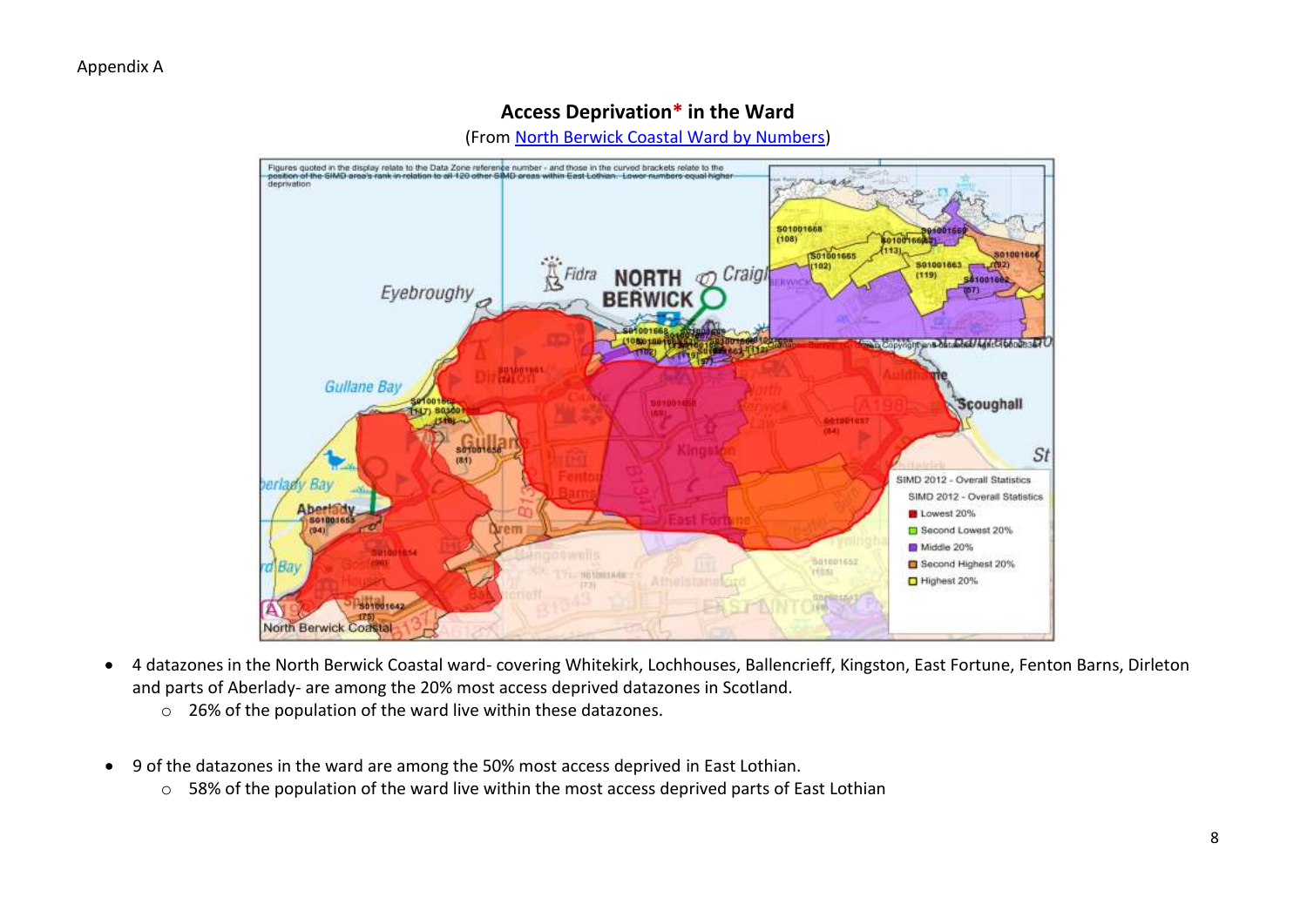Pupils asked on a scale of 1 to 5-5 being completely agree.

 $1<sub>1</sub>$ "We all have the opportunity to live healthy lives."

2 said 3

- S2-55 pupils asked. 51 said 5
- 4 said 4 S3-44 pupils asked. 32 said 5 5 said 4  $2$  said  $3$ 2 said 2 S4 - 47 pupils asked. 36 said 5 4 said 4

Across all year groups the majority completely agree or agree with this statement.

- S5-17 pupils asked. 17 said 5
- $\overline{2}$ "Young people in this area have the opportunities they need to become successful learners, confident individuals, effective contributors and responsible citizens."

| $52-$ | $28$ said $5$ | 10 said 5<br>$S5-$                                              |
|-------|---------------|-----------------------------------------------------------------|
|       | 24 said 4     | 3 said 4                                                        |
|       | 1 said 3      | 4 said 3                                                        |
| $53-$ | 3 said 5      | The majority in each year group                                 |
|       | $19$ said $4$ | agree or completely agree with<br>statement. However, S4 have a |
|       | 12 said 3     | majority who are unsure/ don't                                  |
|       | 3 said 2      | really know whether to agree with<br>this or not.               |
| $54-$ | $13$ said $5$ |                                                                 |
|       | $21$ said 4   |                                                                 |
|       | $6$ said $3$  |                                                                 |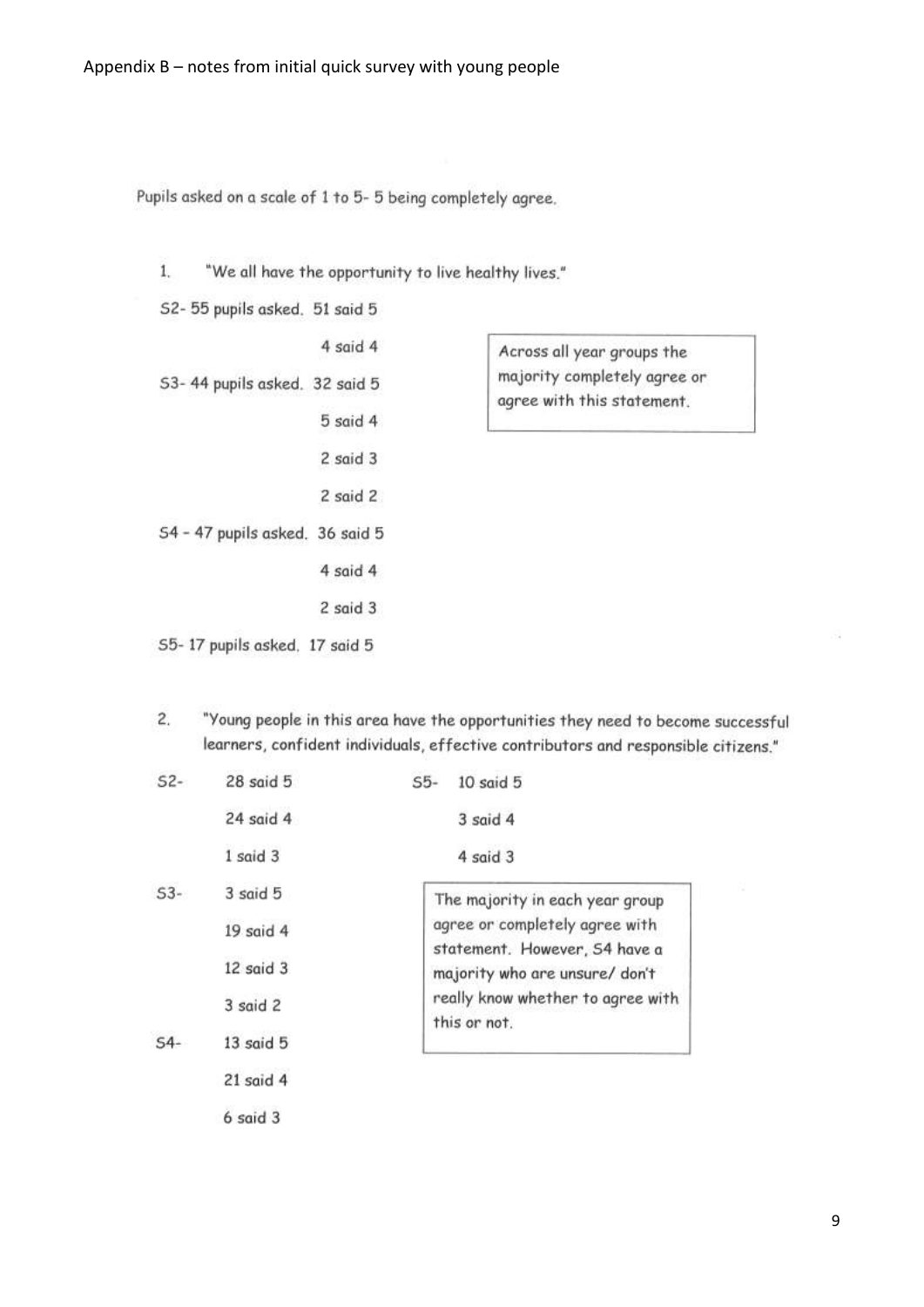Appendix B – notes from initial quick survey with young people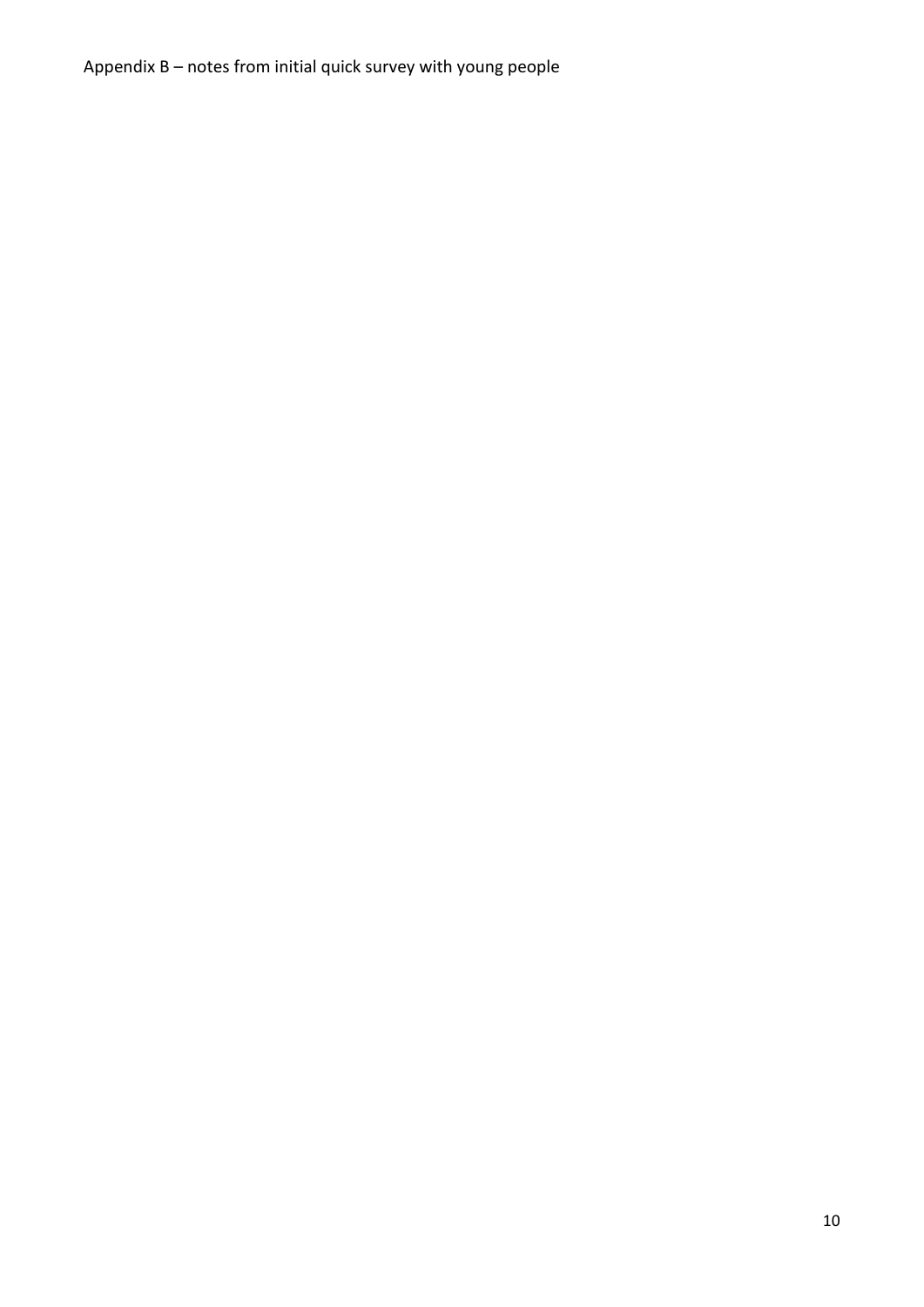"Our town and village centres are thriving and well maintained places where people 3. want to be."

| $52-$ | 6 said 5      | $S4-$ | 0 said 5     |  |
|-------|---------------|-------|--------------|--|
|       | $25$ said $4$ |       | 17 said 4    |  |
|       | 17 said 3     |       | 18 said 3    |  |
|       | 1 said 2      |       | $6$ said $2$ |  |
| $53-$ | 1 said 5      |       | 1 said 1     |  |
|       | $10$ said $4$ | $55-$ | 1 said 5     |  |
|       | $21$ said $3$ |       | 5 said 4     |  |
|       | 4 said 2      |       | 7 said 3     |  |
|       | 4 said 1      |       | 5 said 2     |  |

This is more mixed- S2 mostly agree with this statement however S3 and S5 are undecided.

"Our area is a safe place- indoors and out."  $4<sub>1</sub>$ 

废

| $S2-$ | 8 said 5  | $54-$ | 13 said 5     |                                   |
|-------|-----------|-------|---------------|-----------------------------------|
|       | 20 said 4 |       | $6$ said $4$  |                                   |
|       | 12 said 3 |       | $20$ said $3$ | Majority of all year groups agree |
|       | 4 said 2  |       | 3 said 3      | with this statement.              |
|       | 2 said 1  |       | 1 said 1      |                                   |
| $53-$ | 5 said 5  | $S5-$ | 12 said 5     |                                   |
|       | 24 said 4 |       | 3 said 4      |                                   |
|       | 9 said 3  |       | 1 said 3      |                                   |
|       | 1 said 2  |       | 1 said 1      |                                   |
|       | 2 said 1  |       |               |                                   |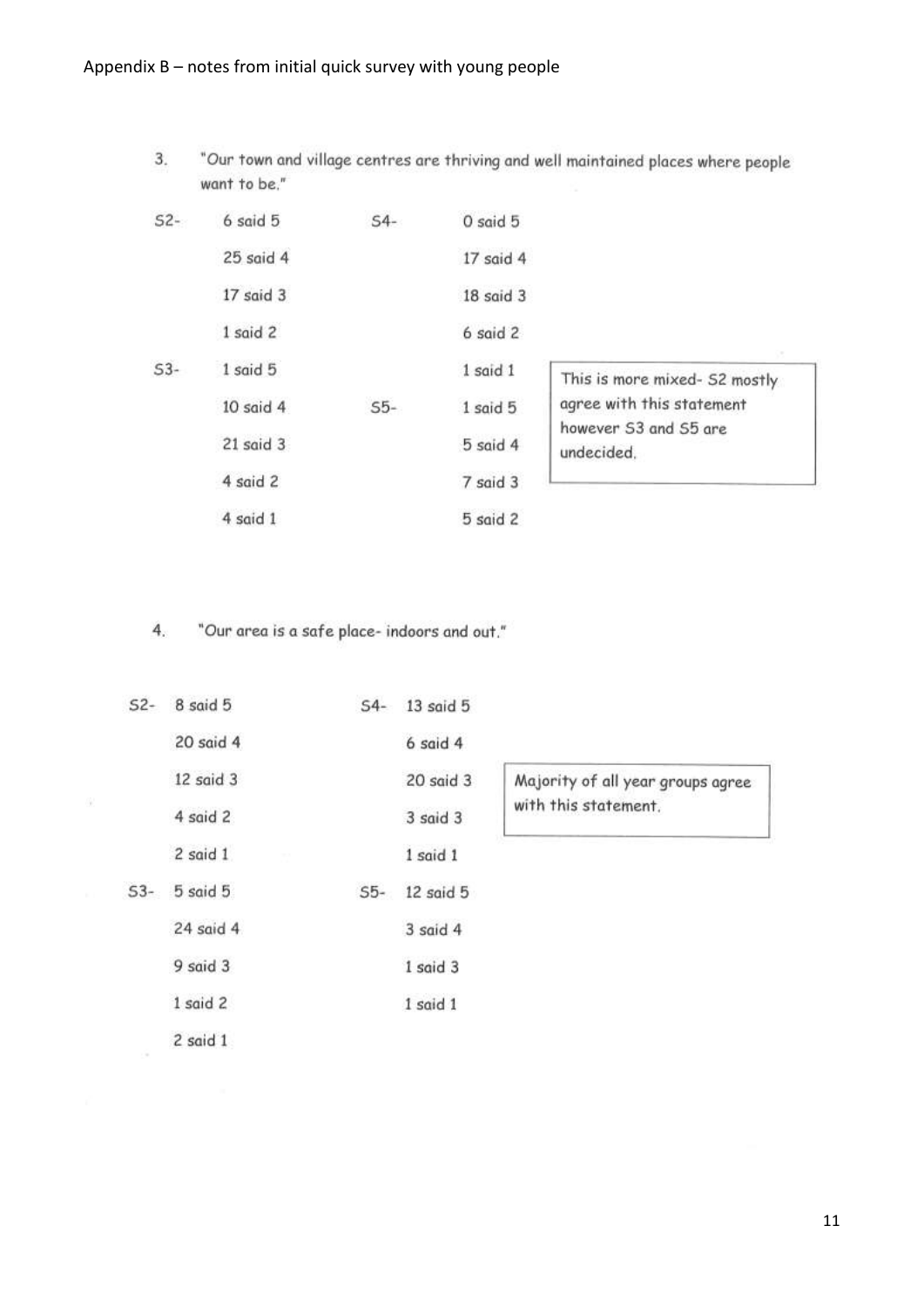# **Key themes for the NBC Area Partnership In the order prioritised for attention at the meeting 9 th Sept 2014**

#### **1. Opportunities for young people**

Young people across the area have the chance to benefit from a wide range of opportunities on offer across the ward, both at North Berwick High School and in through community based services and provision. The challenge is to make sure that ALL young people are able to benefit from these opportunities – particularly given the challenges associated with rural isolation and/or affordability for some families. It is also the case that while the majority of pupils leaving school in the ward move onto positive post-school destinations the most recent figures suggest that 5% are still trying to find a sustained employment / training path 9 months after leaving school.

#### **2. Access Deprivation - travel and transport**

While public transport from North Berwick to Edinburgh was considered to have improved over recent years there were still issues relating to cost, reliability, timetabling and flexibility that were highlighted in discussions – leading to calls for an affordable, integrated public transport service across the area (incorporating bus/train/bike/walking strategies).

The discussions also emphasised the difficulties in using public transport to travel outside the North Berwick - Edinburgh corridor - eg to Haddington or Dunbar. Remembering that 4 datazones in the ward - covering Whitekirk, Lochhouses, Ballencrieff, Kingston, East Fortune, Fenton Barns, Dirleton and parts of Aberlady- are among the 20% most access deprived datazones in Scotland, and recognising the difficulties of providing a commercially viable service in these areas, the discussions emphasised the need for a serious response from ELC to developing an effective community transport strategy.

#### **3. Sustainable Economy**

Discussions relating to a sustainable economy in the area ranged widely and highlighted some specific different issues in North Berwick (e.g. the role of the Business Association, the desire for more tourist information, and potential for a Town Centre Plan) and the surrounding villages (where sustaining local shops and facilities were key issues). One common issue across all areas however was the goal to improve the potential for local employment and reduce the need to commute outside the area –through increasing the space allocated to business/office space in Local Development Plan, improving access to flexible, serviced office space and improving the speed and reliability of broadband.

## **4. Localising Services**

Across all the topics there was a general feeling that there was a need to reverse the current trend of centralise services and move services closer to the people they are designed to benefit – particularly in relation to health and mental health services. Highlighting that approximately 1/3 of the ward's population live in rural areas or villages within some of the most access deprived parts of East Lothian the discussions also emphasised the difficulties in accessing centralised service (especially in Haddington) if you do not have private transport.

#### **5. Increasing Older Population**

The proportionally high percentage of older people in the area, and the growing numbers of older people aged over 85, present challenges and opportunities for both service providers (particularly in relation to health services) and for communities themselves. It was identified that there was a need to map service provision for older people, test where there were pressures (existing and expected) and explore opportunities for social enterprises in the social care field, opportunities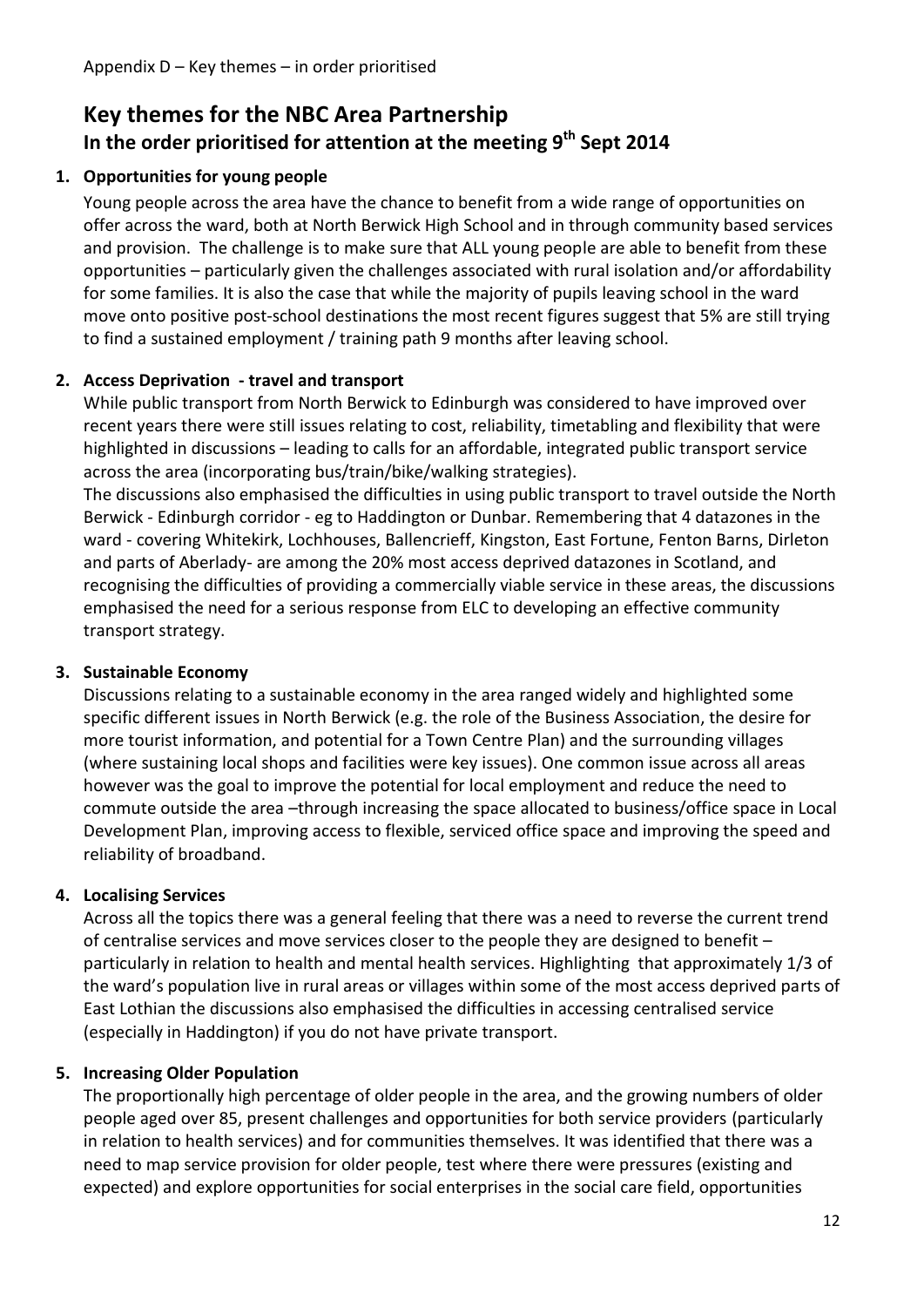which could also support local employment. Opportunities to develop community strategies to help older people remain / become active and included within the community – eg Dementia Friendly initiatives were also highlighted, as was the benefits of having high numbers of retirees in the area (both over 65 and under 65) providing a pool of people who may be able to take up expanded volunteering roles.

## **6. Greenspace and the Environment**

Access to open / green spaces and the high quality of the natural (and built) environment in the area is a key reason that people choose to live in this ward – and recent local campaigns (eg by Tantallon Terrace) have demonstrated an increased public awareness and valuing of this. Protecting, maintaining and enhancing this needs to be balanced with pressures for increased housing and infrastructure developments – both in relation to new greenfield sites and infill building.

## **7. Access to affordable housing**

There is high demand on the proportionally low number of social houses available in the ward leading to an increased reliance on the private rental sector where, local intelligence suggests, rents are very high and that it can be difficult to sustain long term tenancies due to pressure from the holiday rental market. There was agreement that there is a need for more social and affordable housing in the area – and that this needs to be in areas with good access to transport and services. However the building of new housing (affordable or commercially driven) will have an impact on infrastructure and services, as demonstrated already by pressure on school places and buildings in some villages. How can the demand for more housing be balanced with pressures on services and the desire to maintain the character of the town and villages in the area? What can be done to ensure existing housing stock (social, owner occupied and rented) remains accessible to local families?

## **8. Poverty and inequality**

While acknowledging the relative affluence of the ward as a whole, the discussions highlighted the need to recognise that there were examples of real deprivation and poverty across the area (eg 1 in 5 children living in poverty in parts of North Berwick, ¼ of private households in the rural East of the county living in fuel poverty). Recognising that these are actual issues in the ward, rather than simply cases of relative deprivation in comparison to those around them, is key to ensuring that crisis and support services are available locally for those in need.

# **9. Community Safety**

Despite police and ELC figures showing that the ward is one of the safest places to live in East Lothian, with proportionally low rates of crime and disturbance, there is still a need to reduce people's perception that it is not a safe place. The question was raised that since there is much more public awareness and local reporting of crime rates and initiatives (through CAPP and police reports at community meetings) does this make for safer or more worried communities? Is more community intervention eg Neighbourhood watch schemes the answer or would promoting the good news stories further have more impact?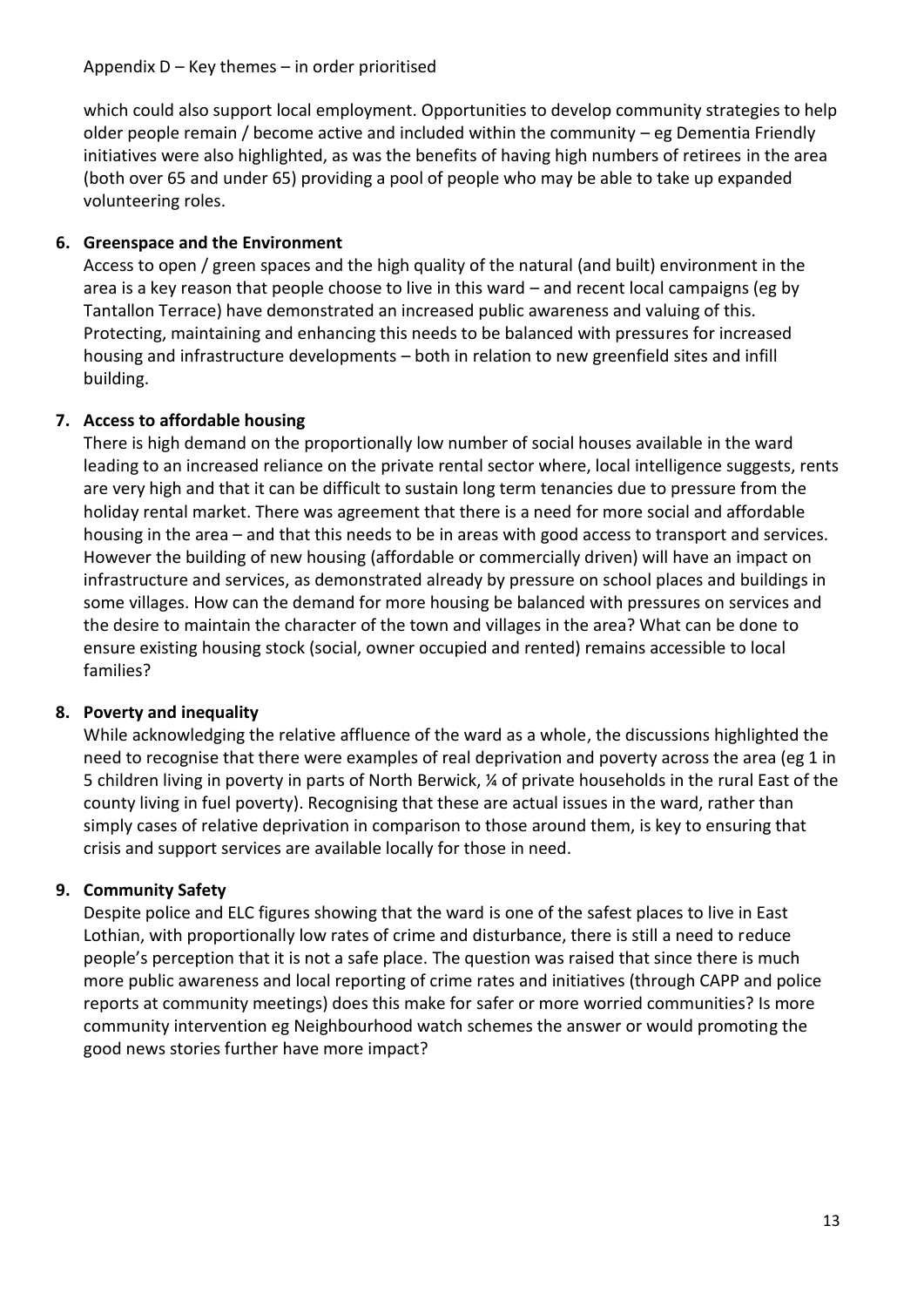| Key theme: Increasing older population |                                                              |                        |                                                                                                |                          |  |  |
|----------------------------------------|--------------------------------------------------------------|------------------------|------------------------------------------------------------------------------------------------|--------------------------|--|--|
| What is the specific issue?            | What (if anything) is already<br>being done to address this? | Who is involved?       | What else (if anything) do we<br>need to know to be able to<br>work on this issue effectively? | Ideas for action.        |  |  |
| Inequality of funding for Day          | Lobbying by Association of Day                               | <b>ELC</b>             | A clear picture of finance and                                                                 |                          |  |  |
| Centres.                               | Centres.                                                     | Day Centre management. | needs.                                                                                         |                          |  |  |
| Access to services. Eg visiting        | Car service to Haddington?                                   |                        | Bus timetables. Way                                                                            |                          |  |  |
| people who are ill.                    | Doctors appointments.                                        |                        | consultants give appointment                                                                   |                          |  |  |
|                                        |                                                              |                        | times at Roodlands etc                                                                         |                          |  |  |
| Shortage of supported housing          |                                                              | Lothian Health Board.  |                                                                                                | Looking at by Health and |  |  |
| at level 2.                            |                                                              |                        |                                                                                                | Social Care Partnership. |  |  |
| Can the skills and knowledge           | Links with local schools.                                    | Local Primary School.  | Skills out there! Probus? Link.                                                                |                          |  |  |
| of the older population be             |                                                              |                        |                                                                                                |                          |  |  |
| used to benefit the                    |                                                              |                        |                                                                                                |                          |  |  |
| community more.                        |                                                              |                        |                                                                                                |                          |  |  |
| Keeping people in their own            | Carers being bused in.                                       |                        | Social Care.                                                                                   |                          |  |  |
| home - lack of home help.              |                                                              |                        |                                                                                                |                          |  |  |
| Isolation.                             | Volunteer library service                                    | Churches?              | Who the isolated are.                                                                          |                          |  |  |
|                                        | delivering books.                                            |                        |                                                                                                |                          |  |  |

| Key theme: Opportunities for young people |                                                              |                  |                                                                                                |                                                                                                                                                                                                              |  |
|-------------------------------------------|--------------------------------------------------------------|------------------|------------------------------------------------------------------------------------------------|--------------------------------------------------------------------------------------------------------------------------------------------------------------------------------------------------------------|--|
| What is the specific issue?               | What (if anything) is already<br>being done to address this? | Who is involved? | What else (if anything) do we<br>need to know to be able to<br>work on this issue effectively? | Ideas for action.                                                                                                                                                                                            |  |
| Lack of employment                        |                                                              |                  |                                                                                                | Corporate responsibility from<br>local employers. Giving<br>opportunities to young people<br>to enable them to move on to<br>work in the city or further<br>away. More information on<br>travel concessions. |  |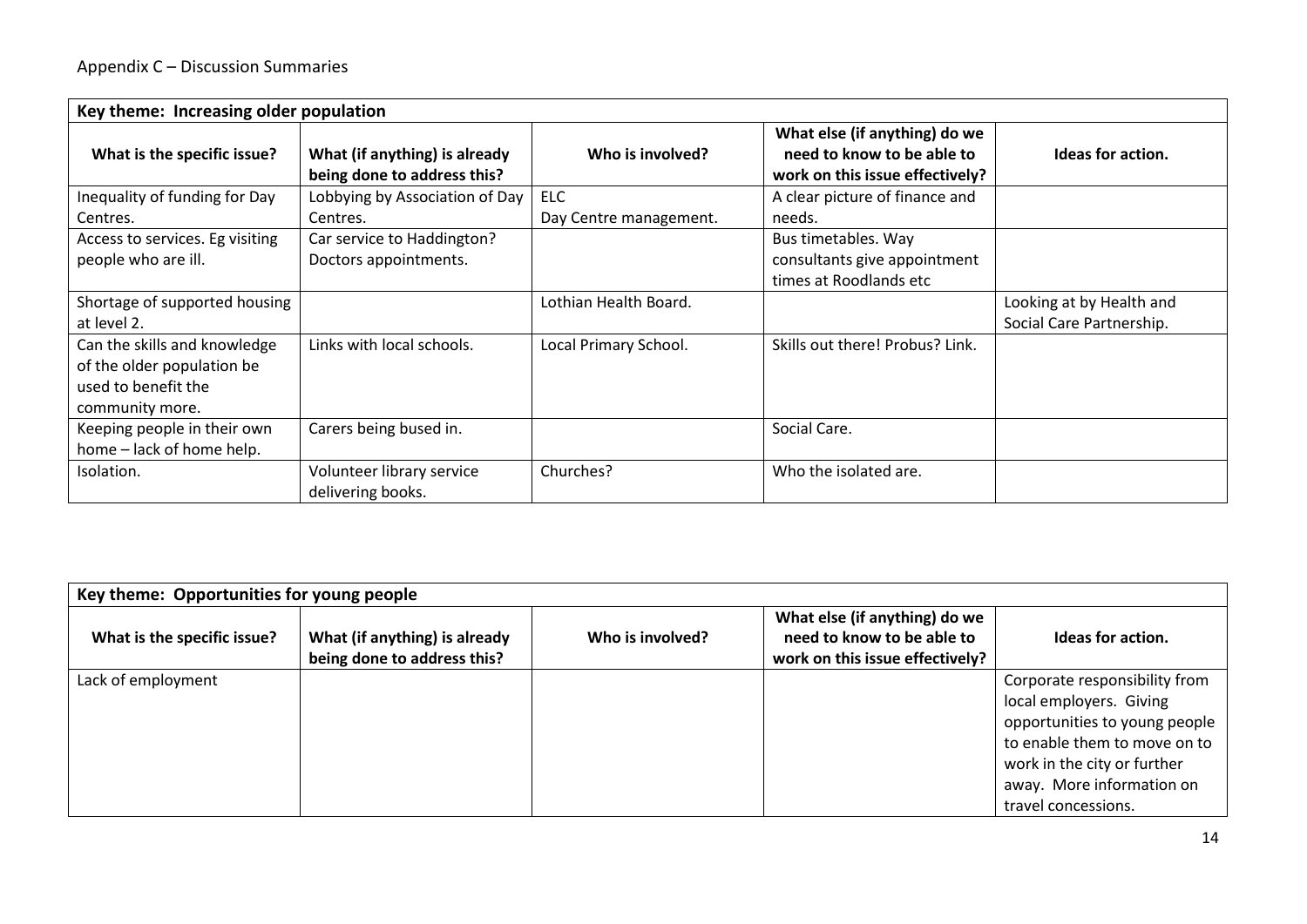#### Appendix C – Discussion Summaries

| Lack of training.                                                          | Youth Project/NB Area Youth<br>Network.<br>Training courses being<br>discussed. | East Lothian Works needs to<br>develop opportunities in the<br>east of the county.                                                                 | SQA qualifications done by<br>youth project workers. |
|----------------------------------------------------------------------------|---------------------------------------------------------------------------------|----------------------------------------------------------------------------------------------------------------------------------------------------|------------------------------------------------------|
| Sustainable youth provision<br>(losing SPACE). Looking for<br>youth space. | Nothing.                                                                        | Need to know if there is<br>funding available to make an<br>all encompassing area with<br>different sorts of<br>opportunities for young<br>people. |                                                      |
| Mental health problems.                                                    |                                                                                 |                                                                                                                                                    |                                                      |
| Inappropriately used social                                                |                                                                                 | What is the effect on the                                                                                                                          |                                                      |
| media.                                                                     |                                                                                 | pupils at the school?                                                                                                                              |                                                      |

| Key theme: Combating access deprivation $-$ travel and transport      |                                                                                 |                                            |                                                                                                      |                                                                                                                |  |  |  |
|-----------------------------------------------------------------------|---------------------------------------------------------------------------------|--------------------------------------------|------------------------------------------------------------------------------------------------------|----------------------------------------------------------------------------------------------------------------|--|--|--|
| What is the specific issue?                                           | What (if anything) is already<br>being done to address this?                    | Who is involved?                           | What else (if anything) do we<br>need to know to be able to<br>work on this issue effectively?       | Ideas for action.                                                                                              |  |  |  |
| Perception that some buses<br>are dirty. Buses are very<br>expensive. |                                                                                 |                                            |                                                                                                      |                                                                                                                |  |  |  |
| Integrated transport - buses<br>meeting trains.                       | <b>Community Rail Partnership</b><br>looking at every station -<br>integration. | <b>Community Rail Partnership</b><br>(CRP) | Launch of CRP later in<br>October. Limitations on<br>lengths of platforms or<br>number of carriages. | Town route painted on<br>pavement. Better walking<br>route to school. Dedicated<br>footpaths (kids footprint). |  |  |  |
| Need to get more people to<br>travel by train.                        |                                                                                 |                                            |                                                                                                      |                                                                                                                |  |  |  |
| Lack of strategic policy on                                           | Meeting with Councillors.                                                       | <b>ELC Transport Department.</b>           | Meeting discussed transport                                                                          | Need support form                                                                                              |  |  |  |